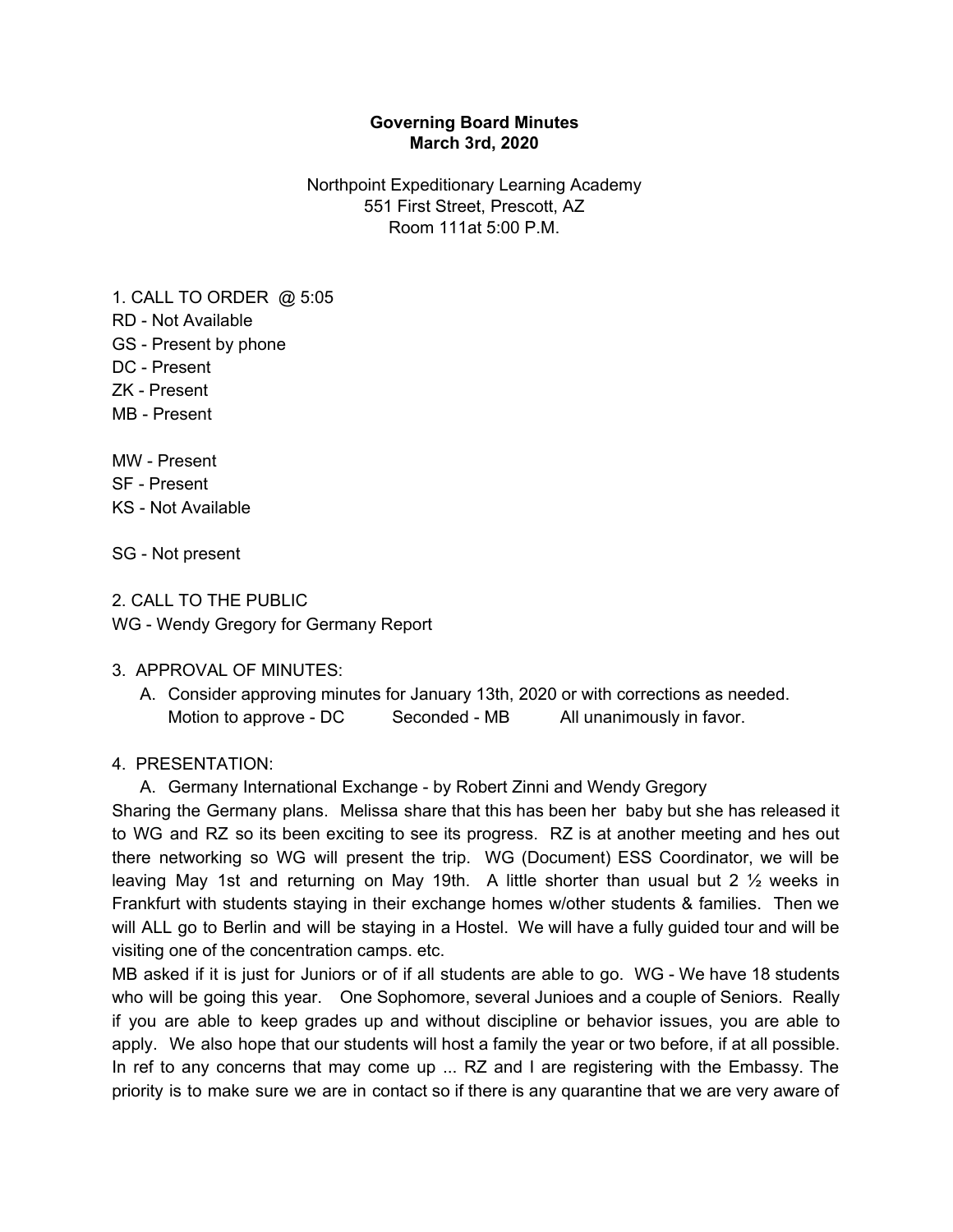this and make changes accordingly. RIght now we are planning a go unless borders close. Claudia shared that COVID-19 is not a HUGE deal in Germany, as of yet. But, she will keep us posted. This is also why we will keep in close contact with the Embassy, they will be giving us weekly updates and we really hope that we can go. Safety first, of course..

## 5. DISCUSSION & APPROVAL:

A. YCESA Amended Contract for ESS Services - signed and agreed.

## 6. INITIAL REVIEW

- A. Calendar 2020-2021 Do we want one combined calendar or two separate calendars? And cis it possible that the MS could go to a 4 day week. WIth some changes in hours we were able to reduce the MS to 4 days a week.
- B. So we are asking if youd like 1 or 2 calendars. ZK feels like 2 are more clear and that combined is very confusing. DC - seconded on this that she prefers 2, as well. MW if this is overly complicated …. More info than I need to sort through.

MW- Do we think that the shortened week with longer days will work out well? Fieldwork will be changed to one week during Oct and one week during March. There will be no overnights.. Friday School will be optional.

Friday FW takes a decent amount of planning but has been woefully unattended that cant really be made up. Staff also feels that once a month is disconnected. We would still like to see service work and service within crews. GS shared that service in crew would be a great idea.

MW then suggested that we have some break out sessions going forward. With thought of small groups working on the Handbook, Calendar, Budget as a whole or committee work that we then bring back for approval. Or, MW asked if it would feel better to do this as a whole. GS - shared that whatever is most helpful to MW - she is on board to do. The drawback is (in sessions) this may take more time - the plus is that you all can take this burden from MW. MB and DC shared that they are not feeling real comfortable with the break out sessions and MW agreed that we will keep things how they are for now.

# 5. INFORMATIONAL REPORT

A. School Report - MW, there are germs everywhere!! CV is real and we are just hearing from the state what to do about it. RIght now we are not doing to much different... I am keeping current on news and aware - I will bring it to the table next month or sooner if needed. As a board we will let the state of Arizona lead us - our plan right now is not to shut down but we will follow the state. MW shared that she has sent a couple of reminders on staying home if w/fever or feeling sick as weel as with hygiene in general but she will send another.

Our purchase of the building is complete. All went through without to much issue. Sharon and I have been going through the finances and we are not in a crisis in anyway. We do have more than we are required reserve at this time, and we are happy with where we are - feels a little magical, actually.